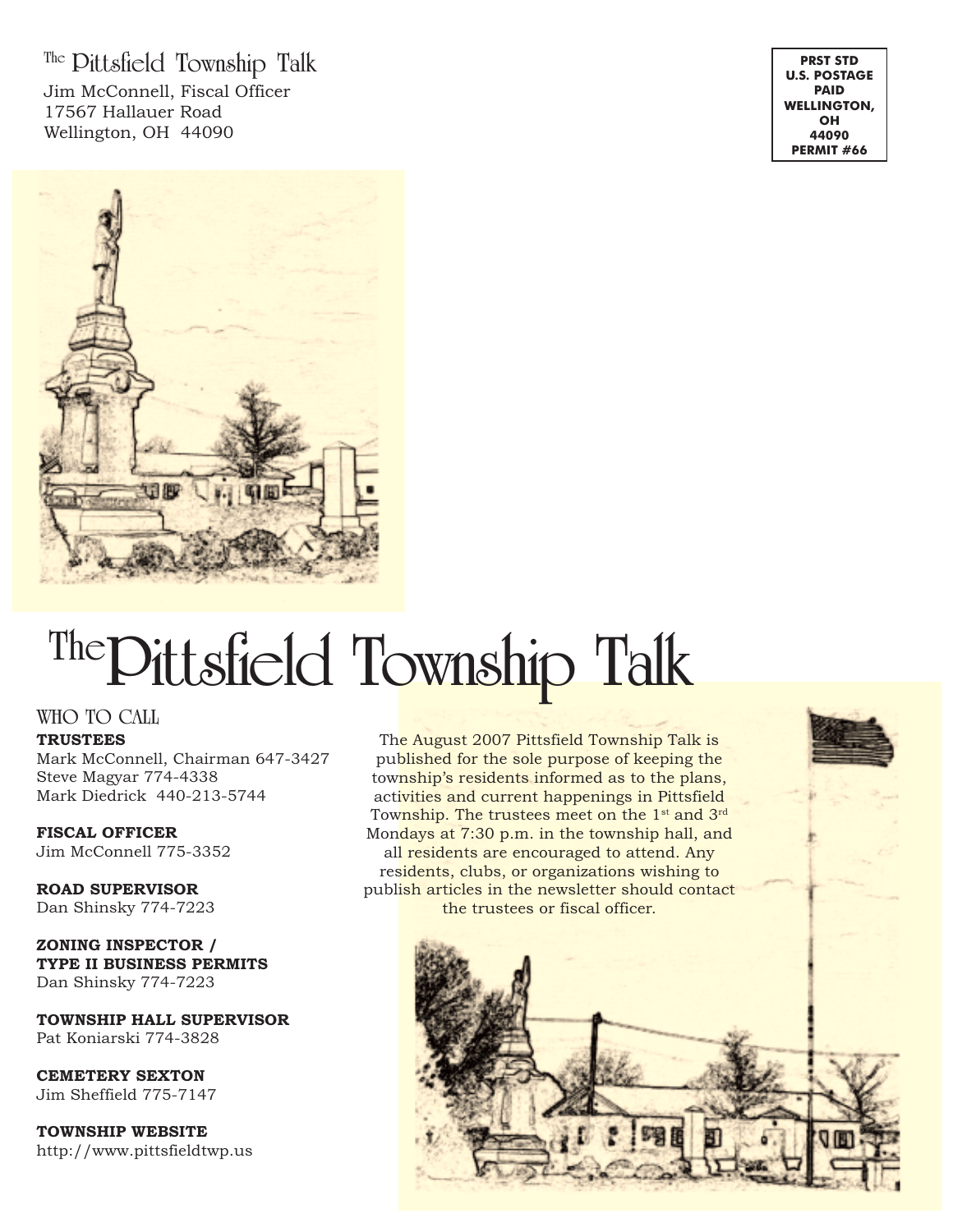# *Cemeteries Spruced Up with New Markers and Barn*



Pittsfield's two cemeteries will undergo improvements this fall. Badly damaged headstones in the township's cemeteries will be replaced over the coming month with new markers, other stones may be repaired, and some veteran's gravesites will also receive new flag holders.

Weather has taken its toll and left a number of headstones damaged and sometimes illegible. Repairs made over the years have patched together the older stones for as long as possible. Township Historian Ralph Hayes is rallying residents who would like to assist him with preserving the cemetery, including documenting information from those

headstones that need replaced. (See the back page for more information on how to help.)

Replacement markers that are being provided by the township are made from recycled plastic. The cost of the markers was nearly covered thanks to a \$2,800 Close the Loop Grant from the Lorain County Solid Waste District. Close the Loop grants help encourage the purchase of products made from recycled materials.

And thanks to the interest of the Wellington VFW and Ray Church — they have obtained 50 new flag holders to honor veteran's graves. The memorials will replace old or damaged flag holders and will be set in place in the near future.

The gravestone projects are part of ongoing improvements at the cemeteries. Residents may have noticed the new storage building at the Pittsfield East Cemetery on Route 303. This building cost about \$15,000 to construct last fall, and it gives township employees a place to store mowers and other items that are needed to care for the cemeteries. This building also provides a place to stage any equipment needed for funerals, out of view from the actual services.



## *Splash Zone Discounts Available for Residents*

Is the summer heat getting you down? The trustees wish to remind Pittsfield Township



residents that they can obtain half-price discounts on memberships to the Splash Zone in Oberlin.

The Splash Zone, located at 95 W. Hamilton St., offers a large indoor pool, a tot pool, fitness equipment, swim lessons and other programs.

The discount doesn't apply to daily entrance fees, but it can be used for all other memberships. When applying for the discounted membership, you will need to show proof of residency, such as your driver's license or a utility bill with your address. For more information about the Splash Zone, call 774-5059, or visit www.loraincountymetroparks.com .

*Vacancy on Zoning Board*

The township's zoning board is in need of an alternate member. An alternate member acts as a back-up in case a regular member of the board is unable to attend a meeting or hearing. Alternates also are needed if a vacancy opens up on the board. Pittsfield Township's Zoning Board meets quarterly and on an as-needed basis. If you are interested

in being part of the board, contact any trustee or the fiscal officer.

## *Trustees Approve Changes to Zoning Book*

Several changes to the Pittsfield Township Zoning Book have been presented by the Zoning Board and approved by the trustees. The changes will hopefully clarify some points in the zoning requirements for residents. In some cases, the new rules cover areas not previously addressed. The Zoning Board is also considering changes to Family Business permits and how often they should be reviewed by zoning officials.

The following additions or changes are those that have been approved. The zoning book can be found in its entirety online at www.pittsfieldtwp.us .

**Fences:** Walls and fences shall be installed no closer than 25 feet from the road right of way and in accordance with the legal description of the property. Also the finished side shall face the adjacent property. Fences may be placed to the property line and shall be properly maintained.

#### **Private Bridges:**

No Person shall construct a bridge on their property which is intended for vehicular travel, especially emergency vehicles (ambulance and/or fire trucks) without a zoning permit/certificate.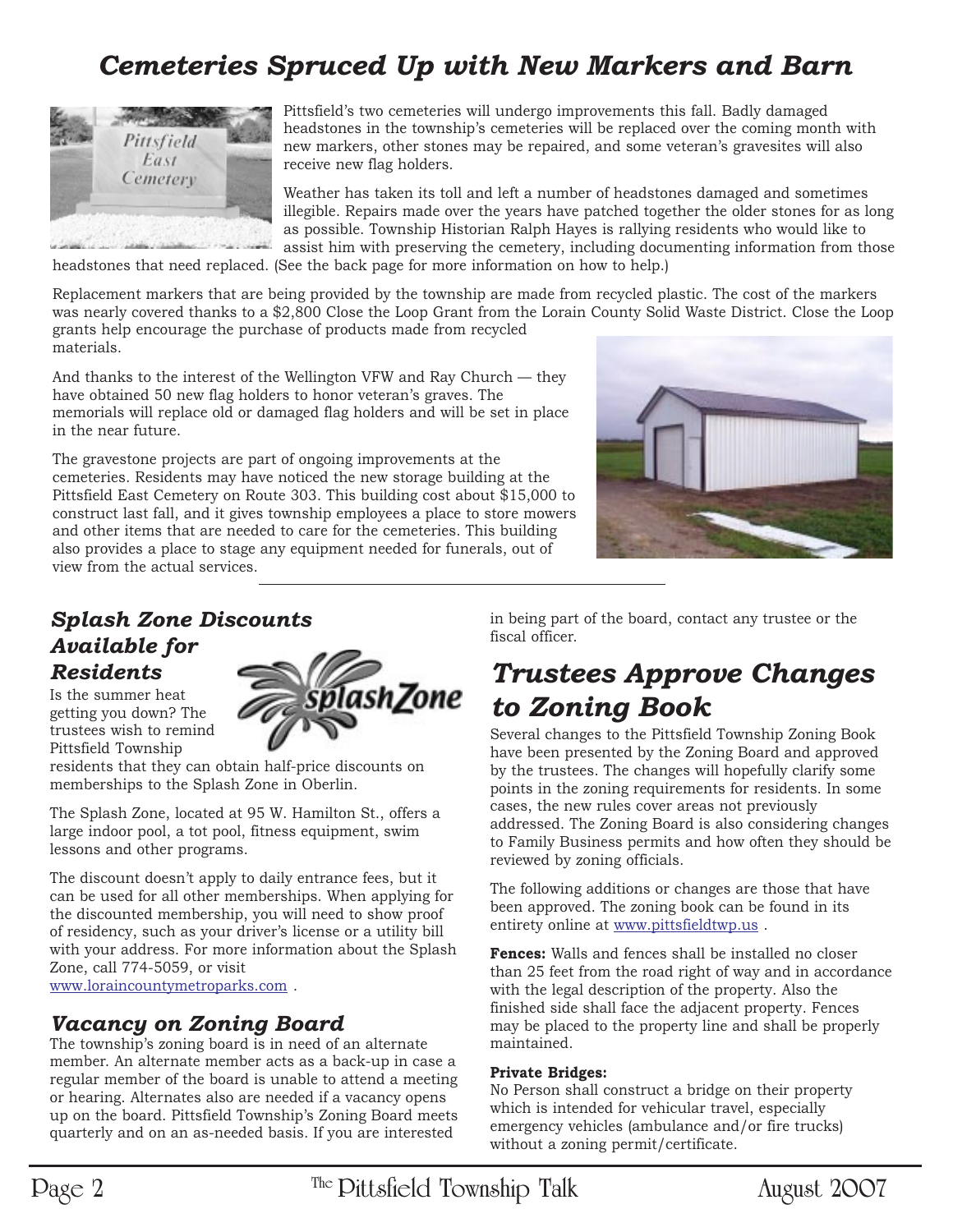The plans for the bridge must be prepared by a registered architect or engineer and must be approved by the Township Trustees before construction is begun.

The bridge shall be designed so as to:

- Be capable of withstanding 100% of a legal load as established by the Ohio Department of Transportation.
- Have approaches designed to accommodate long wheelbase vehicles, such as fire trucks and other safety vehicles.
- Comply with the width, horizontal, and vertical clearances specified in Number 2 of this section.
- Not to impede the flow of water under the bridge. If the stream or creek is part of the 100 year flood plain, as designated by the National Flood Insurance Program (NFIP) Flood Insurance Rate Maps, the design shall conform to all applicable NFIP standards.
- Entrance to and exit from the bridge shall be maintained as specified in Number 2 of this section.
- The deck and under-structure shall be maintained at all times.

**Signs:** Green reflective address signs are required and available through the Pittsfield Township Trustees. They are to be posted at the road right of way or on the mail box post for the purpose of property identification for emergency vehicles.

#### **Site Plan Review and Performance Standards:** All

proposed uses located within the Pittsfield Township / Oberlin Annexation Agreement area shall also be reviewed under the standards of the Oberlin Zoning Code Sections 1357.06 and 1357.10, with the exceptions of 1357.06(j) and  $(1\ 1-8)$  and  $1357.10(c)(1)(A-F)$  and  $(c)(7,8)$ , which are outside of the Township Site Plan Review parameters under the Ohio Revised Code.

In instances pertaining to storm water management and architectural design details, the Township will encourage coordination between the applicant and the City of Oberlin and where applicable, the County approving agency.

#### *The following are in agreement with the City of Oberlin and Pittsfield Township revenue sharing/annexation agreement:*

1. Slightly enlarge the Industrial District to include a portion of the Waltz property, Pittsfield lot 5; the portion of this property is located in the southeast corner of lot approximately 400 ft x 1271.96 ft.

2. Rezone the existing "Office Transition" area along Route 58 on the east side from the southern boundary of the Waltz property, north to Pittsfield/New Russia Township boundary, to residential zoning.

3. Rezone the area on the northeast corner of Route 58 and Route 20 from "Small Retail" to an "Office Transition District" classification and enlarge the covered area to include the Hanmer property on Pittsfield lot 16.

## *High Water Leads to Concerns for Residents' Safety*

Over the past year, the township has become more proactive about warning drivers when there is floodwater on the roads. These efforts have been in response to the June 2006 drowning of Wellington Fire District diver Alan Anderson on Pitts Road in Wellington Township.

Since that time, Pittsfield Township has installed permanent high water signs in areas where the roadway floods frequently. These high water signs fold in half and are left closed on the posts; when necessary, the signs are then opened up. This saves time for the road supervisor who may need to monitor several flooded sites simultaneously as well as erect road barriers. Previously, each high water signpost had to be set in place by hand (or by tractor) and then later removed.

High water depth gauge markers have also been purchased for areas where the Black River crosses township roads. These markers will give a reference as to how deep the water is in areas prone to flooding.

Always exercise caution when driving through water, or better yet, take a detour. Water is deceiving and what you think is only a few inches deep, may be much deeper. In some cases, moving water will wash away the road edge, so there may not be a solid road under you at all if you try to pass through it. Finally, if there are barriers closing a road, don't go around them.

## *Township's Stop Signs Are Improved*

If you are caught rolling though a stop sign in Pittsfield, you won't be able to say it was because you didn't see it! This summer, the township's stop signs were replaced with new, more reflective signs. In addition, signposts have had vertical red reflective strips installed to make them more visible to drivers. If you notice a



sign that needs attention, signs that are at the intersection of a county road or a state route are the responsibility of those agencies.

### *In with the New Tables and Out with the Old*

Nine new tables have been purchased for use in the Pittsfield Township Hall. The new rectangular tables are the same size as the ones they are replacing and seat 6 to 8 people. The old tables have seen a number of parties, but are still in good shape. They are for sale through sealed bid to anyone who is interested in obtaining them. To submit a bid, write that you are interested in the tables, state if you want all nine or just some of them, and the amount per table you are willing to pay. Then send your bid to Township Fiscal Officer Jim McConnell, 17567 Hallauer Road, Wellington OH, 44090. Bids will be opened at the township meeting on Aug. 20.